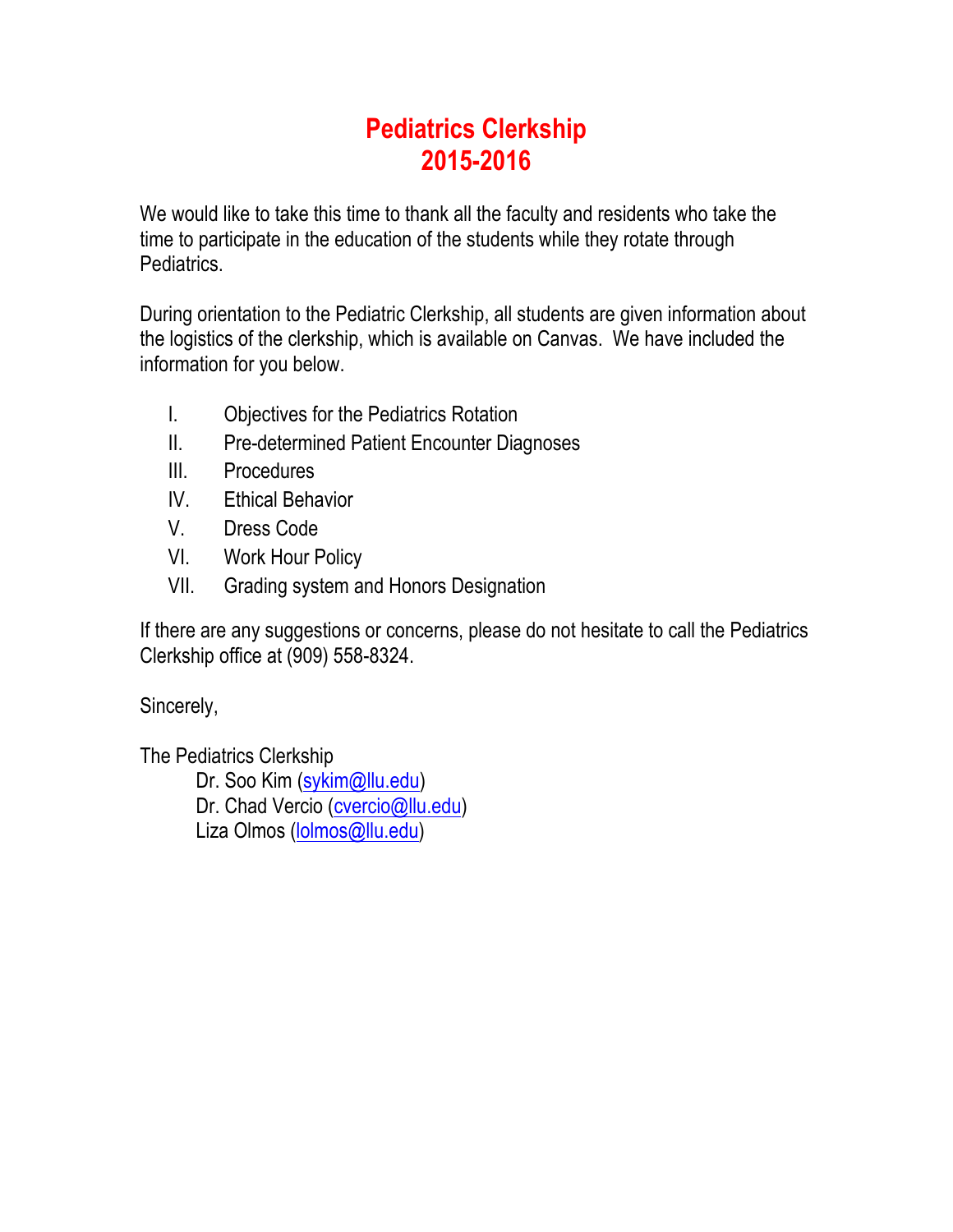#### **I. Pediatric Clerkship Objectives**

- 1. Students will acquire the basic knowledge of growth and development (physical, physiologic, and psychosocial) and understand its clinical application from birth through adolescence.
- 2. Students will acquire the knowledge necessary for the diagnosis and initial management of common pediatric acute and chronic illnesses.
- 3. Students will develop an understanding of the approach of pediatricians to the health care of children and adolescents.
- 4. Students will develop an understanding of the influence of family, community and society on the child in health and disease.
- 5. Students will develop communication skills that will facilitate the clinical interaction with children, adolescents, and their families and thus ensure that complete, accurate data is obtained.
- 6. Students will develop their competency in the physical examination of infants, children, and adolescents.
- 7. Students will develop their clinical problem-solving skills.
- 8. Students will develop of strategies for health promotion as well as disease and injury prevention.
- 9. Students will develop the attitudes and professional behaviors appropriate for clinical practice.
- 10. Students will develop an understanding of how to deal with personal bias or another team member's bias towards a patient or patient group.
- 11. Student will develop an adequate social history including screening for domestic violence and smoking exposures.
- 12. Student will develop an understanding in how a medical team functions and the role of each member of the team.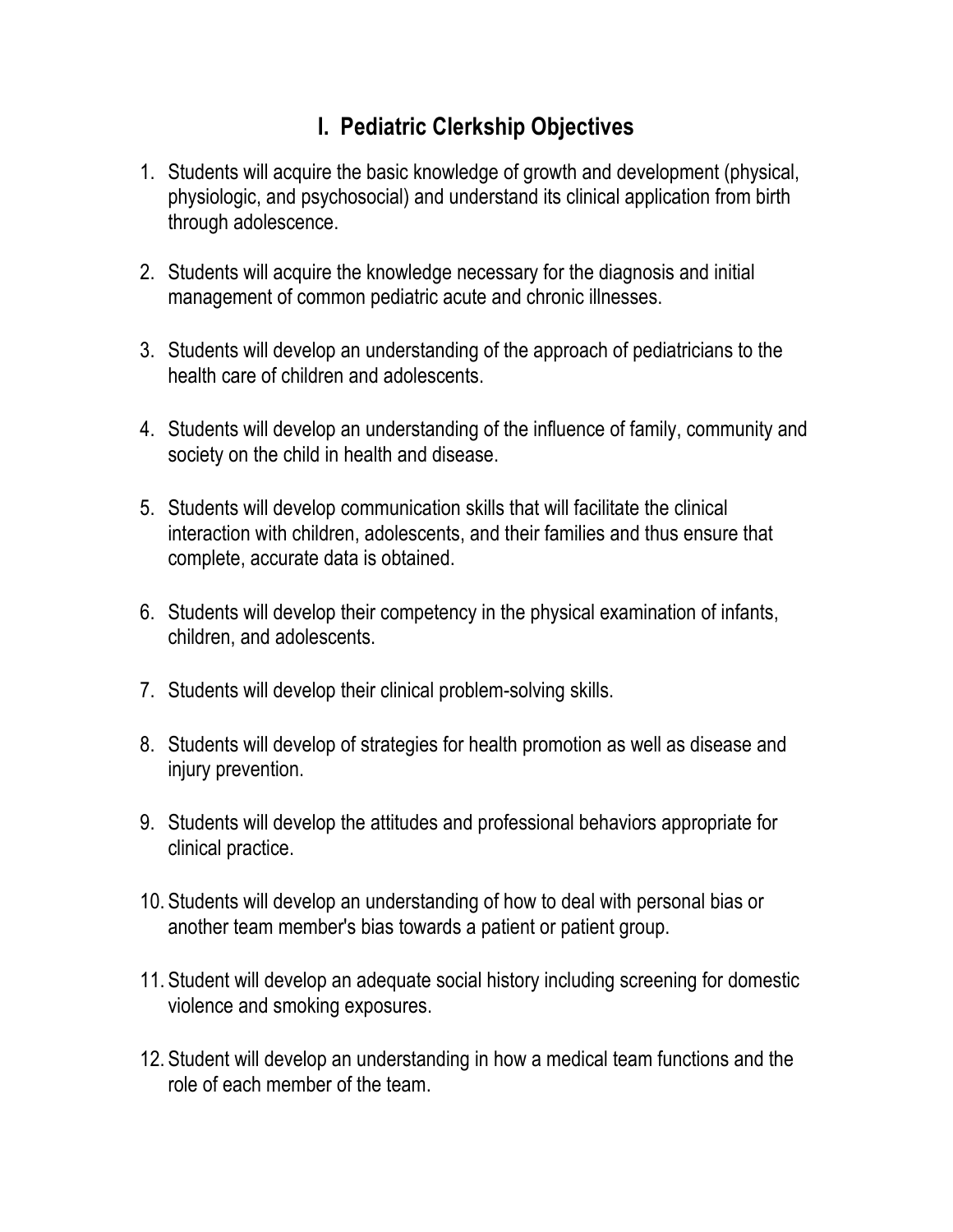- 13. Student will develop an understanding of the local medically underserved patient population.
- 14. Student will acquire an understanding how to translate research to the care of a patient.
- 15. Student will acquire an understanding the ethical issues that can arise with the consent process in pediatric patients, refusal of treatment by a child's caregiver, and the care of severely disabled children.

#### **II. Pre-determined Patient Encounter Diagnoses**

During the Pediatrics Rotation, each student will see at least one patient for each diagnosis listed below:

- 1. Well child 0-12 months old
- 2. Well child 12-60 months old
- 3. Well child 5-12 years old
- 4. Child with abnormal growth 0-18 years old (failure to thrive, growth delay or short stature)
- 5. Obese child 1-18 years old
- 6. Child with delayed development 6 months -12 years of age
- 7. Child with acute upper respiratory infection 6 mo-18 years of age (viral pharyngitis, viral URI, strep pharyngitis, herpangina, hand foot mouth, acute otitis media, sinusitis)
- 8. Child with lower respiratory tract infection (RSV or viral bronchiolitis, bronchitis, pneumonia, asthma, bronchiectasis)
- 9. Child with acute or chronic diarrhea 6 months-18 years old
- 10. Child with a rash 1 month to 18 years old
- 11. Child with dehydration 6 months -18 years
- 12. Child with fever 1 month to 18 years of age

## **III. Procedures**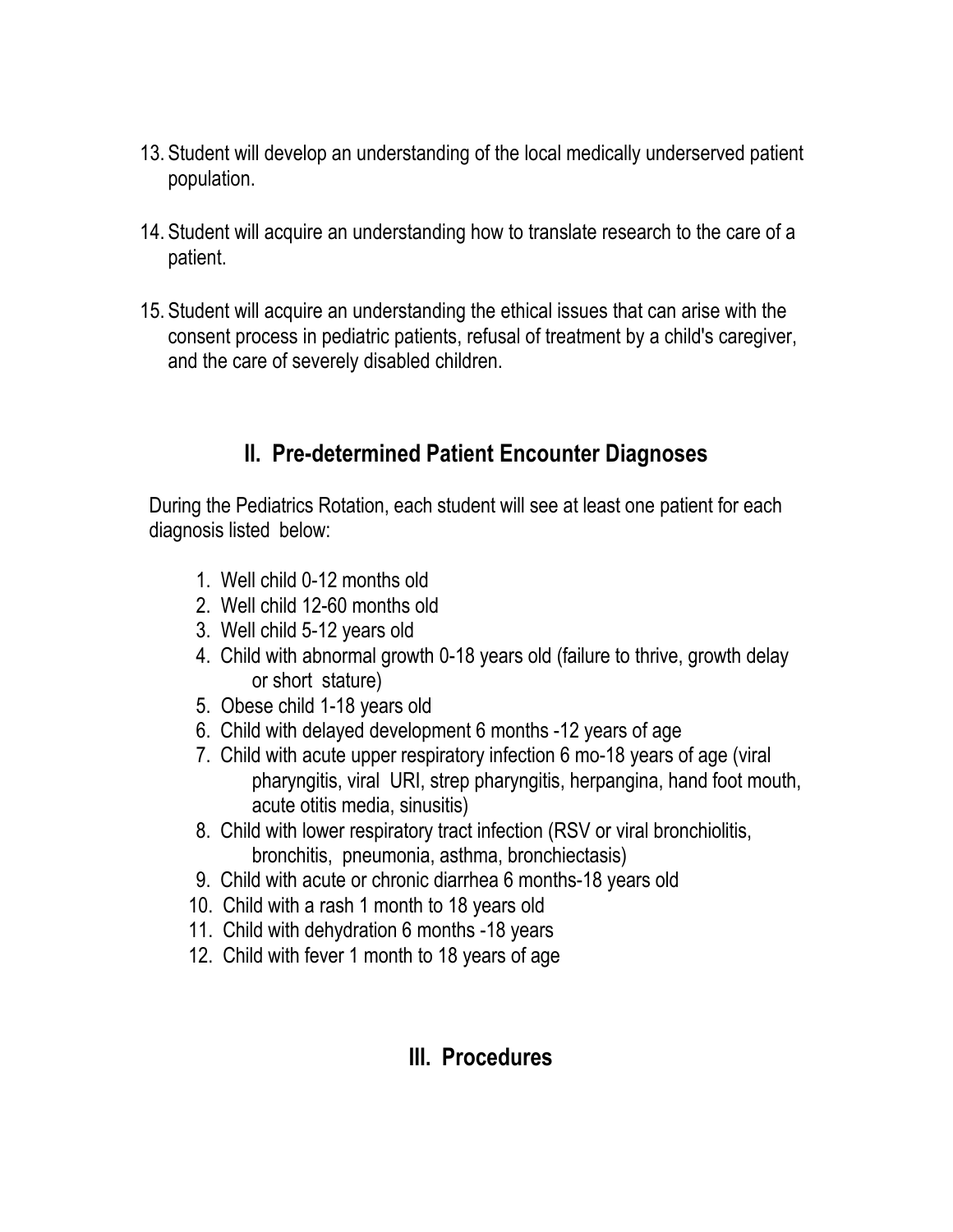There are no required procedures for the Pediatrics rotation; however, students may perform the following procedures with direct supervision by the attending or resident:

- 1. Lumbar puncture
- 2. Immunizations (including PPD)
- 3. Venipuncture for routine labs
- 4. Throat culture

#### **IV. Ethical Behavior**

The highest standards of honesty and ethical behavior are expected of each student. If any student is found to be dishonest or unethical in any aspect of their work or interpersonal interactions (including such conduct as signing in for a required activity but not staying for the activity) it will result in an automatic failure for the rotation.

## **V. Dress Code**

Professional attire is expected and required of all students. Students must wear a clean while lab coat with your nametag at all times during both inpatient and outpatient Pediatric clerkship rotations. You may be sent home to change if your attending deems your attire inappropriate.

Outpatient rotation: Scrubs may NOT be worn in the outpatient clinic setting

Inpatient rotation: Surgical scrubs are not provided by the Pediatrics Clerkship. Scrubs may be won on call days and post-call days and will be worn with your white lab coat.

## **VI. Work hour policy for Pediatrics Clerkship**

While on Pediatrics, students will be expected to adhere to the following work hour policy as implemented by the LLU School of Medicine: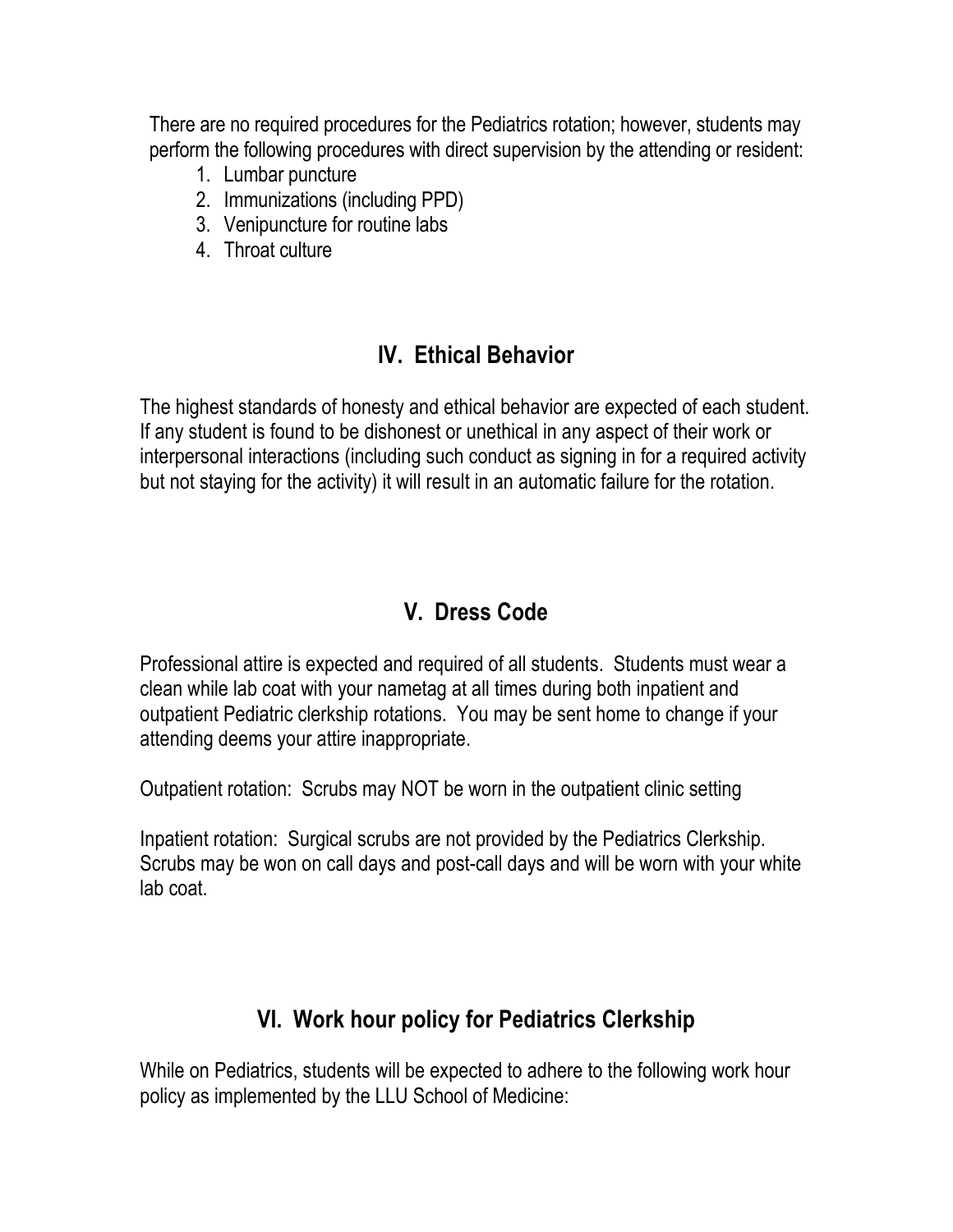- Students will not be expected to work more than 80 hours per week averaged over a 4 week period
- Students will not be expected to work more than 28 hours consecutively (unless there is an educational exception e.g. family conference, procedure, etc., AND the student requests to stay
- Students will be expected to have 8 hours off work between shifts.

Each student will be responsible to follow these policies and to report any issues they encounter to:

- The Pediatrics Clerkship Office
- The LLU Dean's office

Each student will be required to complete a survey at the 2 week and 4 week points during his/her rotation for both the inpatient and outpatient portion of the Pediatrics Clerkship.

## **VII. Grading System and Honors Designation:**

The grade for the Junior Clerkship in Pediatrics will be separated into two categories and is determined as follows:

| ٠ | Cognitive |                                              |
|---|-----------|----------------------------------------------|
|   |           |                                              |
|   |           |                                              |
|   |           |                                              |
|   |           |                                              |
|   |           |                                              |
|   |           |                                              |
|   |           |                                              |
|   |           |                                              |
|   |           |                                              |
|   |           |                                              |
|   |           |                                              |
|   |           |                                              |
|   |           |                                              |
|   |           | <b>Clinical</b><br>PTO/Live Patient OSCEs25% |

**\*** You will only receive FULL credit if completed patient logs, completed